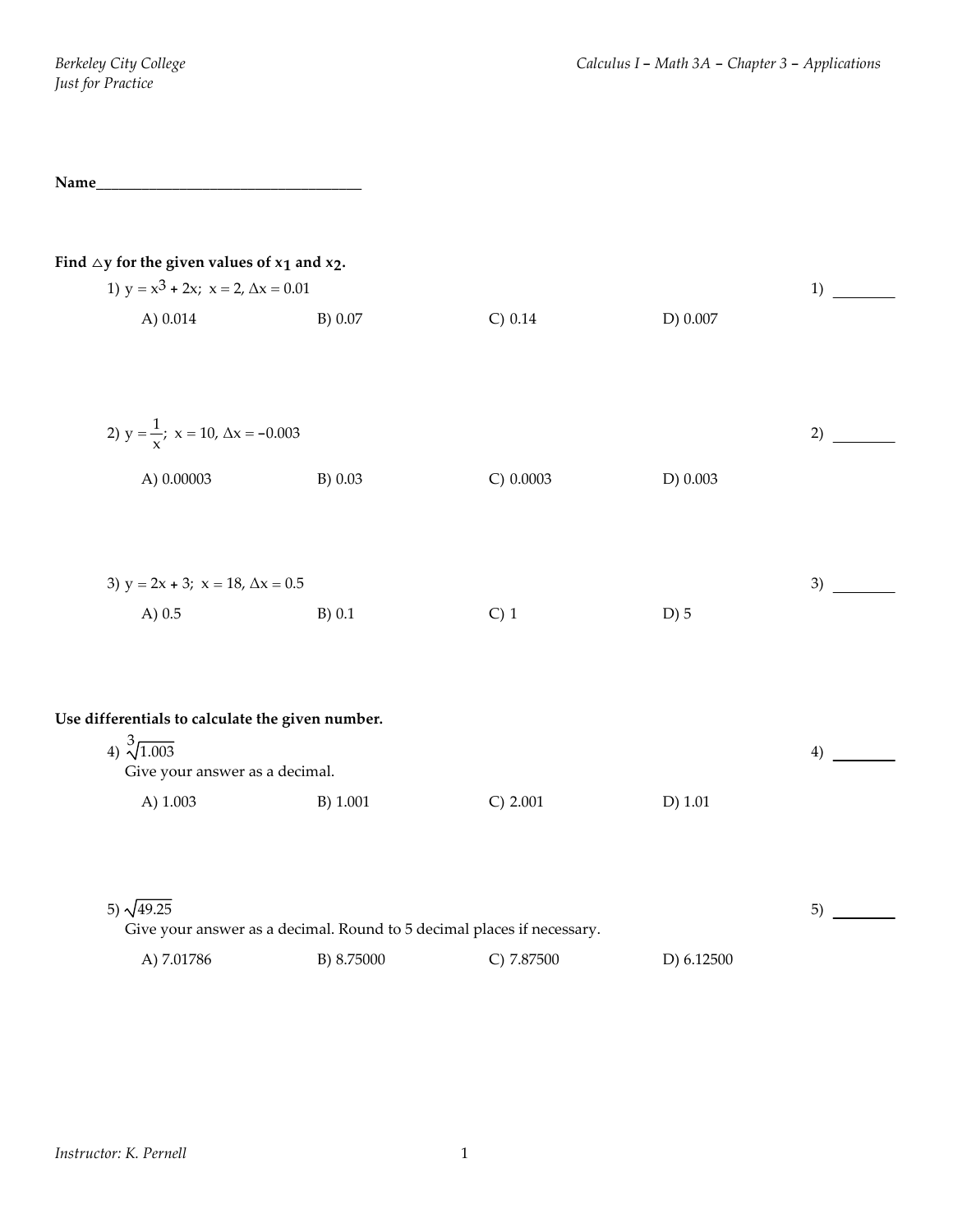6)  $\sqrt{28}$ Give your answer as a decimal. Round to 4 decimal places if necessary. A) 4.7000 B) 8.0000 B) 8.0000 C) 5.6000 D) 5.3000 6) Use the linear approximation  $(1 + x)$ **k**  $\approx$  1 + **kx**, as specified. 7) Find an approximation for the function  $f(x) = \frac{2}{1-x}$  for values of x near zero. A)  $f(x) \approx 1 - 2x$  B)  $f(x) \approx 2 - 2x$  C)  $f(x) \approx 1 + 2x$  D)  $f(x) \approx 2 + 2x$ 7) 8) Estimate (1.0006)50. A) 1.012 B) 1.06 C) 1.006 D) 1.03 8) **Find dy.** 9)  $y = 2x^2 - 9x + 9$ A)  $4x - 18 dx$  B)  $(4x - 9) dx$  C)  $4x dx$  D)  $4x + 9 dx$ 9) 10)  $y = 5\sqrt{x} + \frac{5}{x}$ A)  $\left(\frac{5}{2\sqrt{x}} - \frac{5}{x^2}\right) dx$  B)  $\left(\frac{5}{2\sqrt{x}} + \frac{5}{x^2}\right) dx$  C)  $\left(\frac{5\sqrt{x}}{2} + \frac{5}{x^2}\right) dx$  D)  $\left(\frac{5\sqrt{x}}{2} - \frac{5}{x^2}\right) dx$ 10) 11)  $y = \sin(4x^2)$ A)  $-8 \cos(4x^2) dx$  B)  $8x \cos(4x^2) dx$  C)  $8 \cos(4x^2) dx$  D)  $-8x \cos(4x^2) dx$ 11)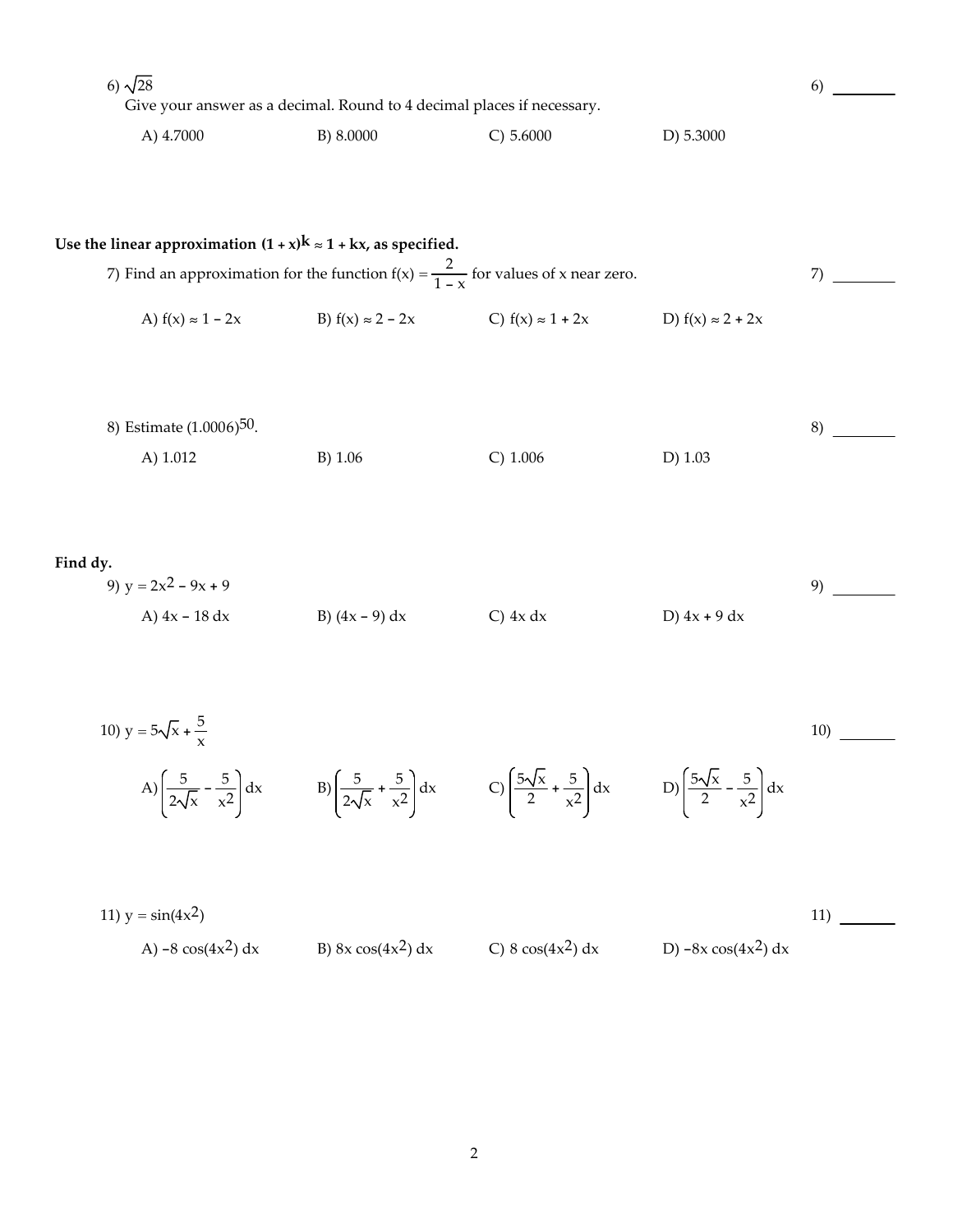12) 
$$
y = 3 \cot \left(\frac{1}{4}x^4\right)
$$
  
\nA)  $3x^3 \csc^2 \left(\frac{1}{4}x^4\right) dx$   
\nB)  $-3x^4 \csc^2 \left(\frac{1}{4}x^4\right) dx$   
\nC)  $-3x^3 \csc \left(\frac{1}{4}x^4\right) dx$   
\nD)  $-3x^3 \csc^2 \left(\frac{1}{4}x^4\right) dx$ 

The function f(x) changes value when x changes from  $x_0$  to  $x_0 + dx$ . Find the approximation error  $|\triangle f - df|$ . Round your **answer, if appropriate.**

| 13) $f(x) = x^2$ , $x_0 = 4$ , $dx = 0.04$     |              |             |             | 13) |
|------------------------------------------------|--------------|-------------|-------------|-----|
| A) 0.0008                                      | B) 0.2816    | $C)$ 0.0016 | D) 0.0032   |     |
|                                                |              |             |             |     |
|                                                |              |             |             |     |
|                                                |              |             |             |     |
| 14) $f(x) = x^3$ , $x_0 = 6$ , $dx = 0.05$     |              |             |             | 14) |
| A) 0.0225625                                   | B) 0.0676875 | C) 0.09025  | D) 0.045125 |     |
|                                                |              |             |             |     |
|                                                |              |             |             |     |
|                                                |              |             |             |     |
| 15) $f(x) = x + x^2$ , $x_0 = 2$ , $dx = 0.06$ |              |             |             | 15) |
| A) 0.06072                                     | B) 0.12144   | C) 0.0072   | D) 0.0036   |     |
|                                                |              |             |             |     |
|                                                |              |             |             |     |

**Write a differential formula that estimates the given change in volume or surface area.** 16) The change in the surface area  $S = 4\pi r^2$  of a sphere when the radius changes from  $r_0$  to  $r_0 + dx$ A) dS =  $2\pi r_0$  dr B) dS =  $4\pi r_0^2$  dr C) dS =  $8\pi r_0$  dr D) dS =  $4\pi r_0$  dr 16)

17) The change in the volume  $V = \pi r^2 h$  of a right circular cylinder when the height changes from h<sub>0</sub> to  $h_0$  + dh and the radius does not change 17)

A)  $dV = \pi r^2 h_0 dh$  B)  $dV = \pi r_0^2 dr$  C)  $dV = \pi r^2 dh$  D)  $dV = 2\pi rh_0 dh$ 

12)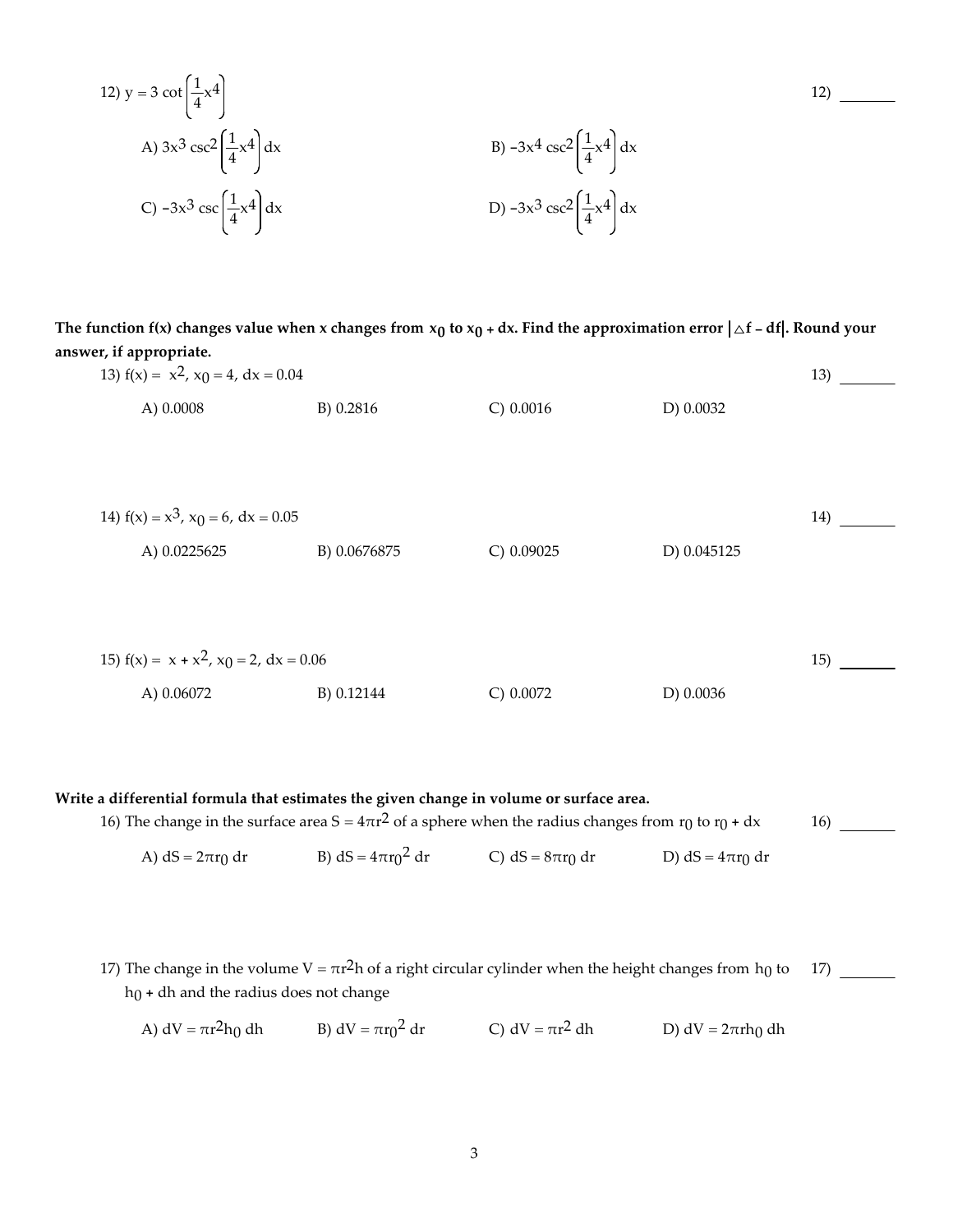| The function $s = f(t)$ gives the position of a body moving on a coordinate line, with $s$ in meters and $t$ in seconds. |                                                                                |                                        |                                       |     |
|--------------------------------------------------------------------------------------------------------------------------|--------------------------------------------------------------------------------|----------------------------------------|---------------------------------------|-----|
| 18) $s = 2t^2 + 4t + 7$ , $0 \le t \le 2$                                                                                | Find the body's displacement and average velocity for the given time interval. |                                        |                                       | 18) |
| A) 30 m, 15 m/sec                                                                                                        | B) 16 m, 16 m/sec                                                              | C) $12 \text{ m}$ , $12 \text{ m/sec}$ | D) $16 \text{ m}$ , $8 \text{ m/sec}$ |     |
|                                                                                                                          |                                                                                |                                        |                                       |     |
| 19) $s = 8t^2 + 4t + 6$ , $0 \le t \le 2$                                                                                | Find the body's speed and acceleration at the end of the time interval.        |                                        |                                       | 19) |
| A) 36 m/sec, 32 m/sec <sup>2</sup>                                                                                       |                                                                                | B) 20 m/sec, $2 \text{ m/sec}^2$       |                                       |     |

## **Solve the problem.**

| 20) The position of a body moving on a coordinate line is given by $s = t^2 - 9t + 6$ , with s in meters and t 20) |  |
|--------------------------------------------------------------------------------------------------------------------|--|
| in seconds. When, if ever, during the interval $0 \le t \le 9$ does the body change direction?                     |  |

| A) At $t = 18$ sec | B) At $t = 4.5$ sec       |
|--------------------|---------------------------|
| C) At $t = 9$ sec  | D) No change in direction |

C)  $36 \text{ m/sec}$ ,  $16 \text{ m/sec}^2$  D)  $42 \text{ m/sec}$ ,  $16 \text{ m/sec}^2$ 

21) At time t, the position of a body moving along the s-axis is  $s = t^3 - 21t^2 + 144t$  m. Find the body's acceleration each time the velocity is zero. 21)

| A) $a(6) = 0$ m/sec <sup>2</sup> , $a(8) = 0$ m/sec <sup>2</sup> | B) $a(6) = -6$ m/sec <sup>2</sup> , $a(8) = 6$ m/sec <sup>2</sup> |
|------------------------------------------------------------------|-------------------------------------------------------------------|
| C) $a(12) = 72 \text{ m/sec}^2$ , $a(16) = 12 \text{ m/sec}^2$   | D) $a(6) = 6 \text{ m/sec}^2$ , $a(8) = -6 \text{ m/sec}^2$       |

22) A ball dropped from the top of a building has a height of  $s = 144 - 16t<sup>2</sup>$  meters after t seconds. How long does it take the ball to reach the ground? What is the ball's velocity at the moment of impact? 22)

| A) 3 sec, 96 m/sec  | B) 9 sec, -288 m/sec |
|---------------------|----------------------|
| C) 3 sec, -96 m/sec | D) 6 sec, -48 m/sec  |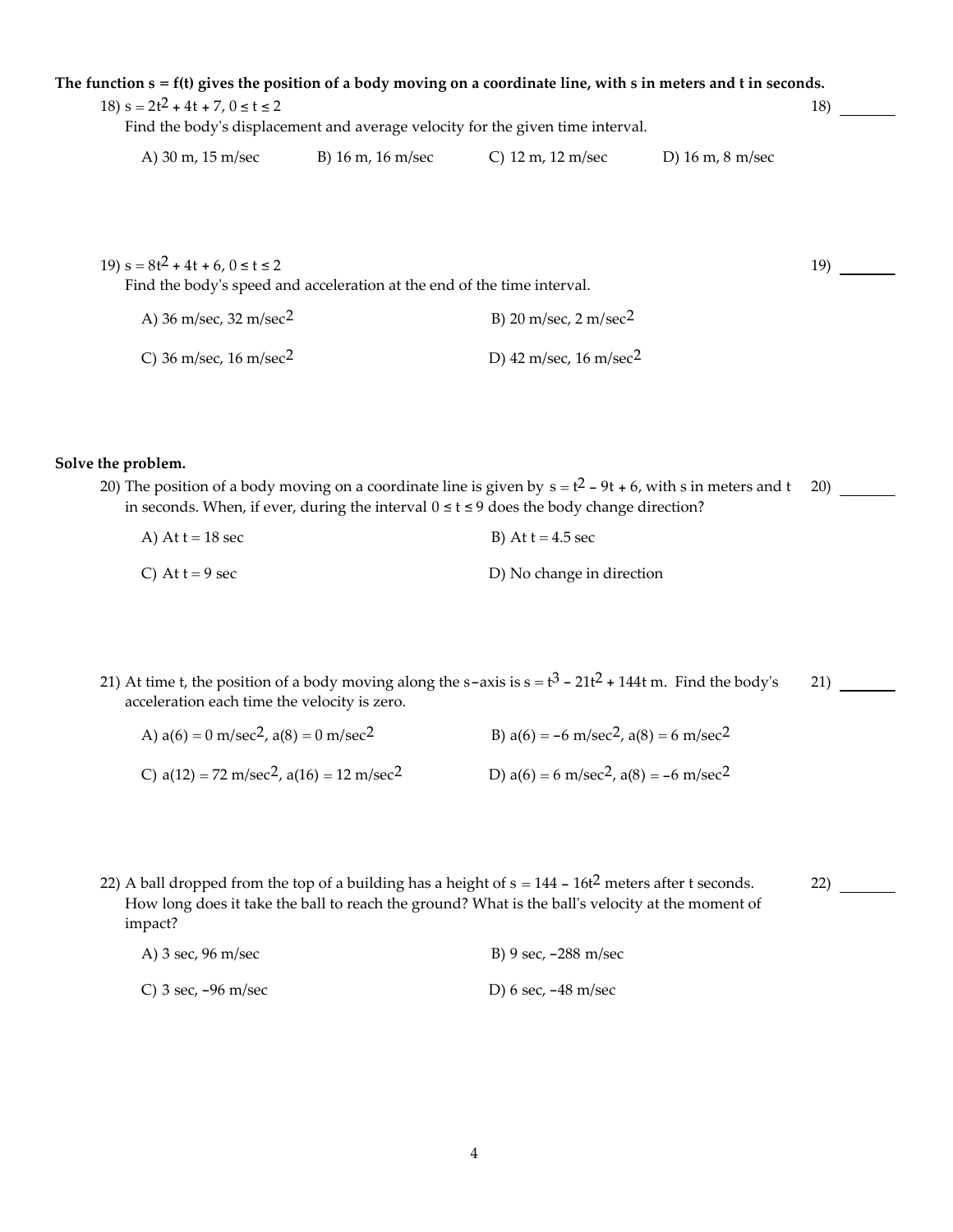23) Suppose that the radius r and the circumference  $C = 2\pi r$  of a circle are differentiable functions of t. Write an equation that relates dC/dt to dr/dt.

A) 
$$
\frac{dC}{dt} = 2\pi \frac{dr}{dt}
$$
 \t\t B)  $\frac{dC}{dt} = \frac{dr}{dt}$  \t\t C)  $\frac{dr}{dt} = 2\pi \frac{dC}{dt}$  \t\t D)  $\frac{dC}{dt} = 2\pi r \frac{dr}{dt}$ 

24) Suppose that the radius r and volume  $V = \frac{4}{3}\pi r^3$  of a sphere are differentiable functions of t. Write an equation that relates dV/dt to dr/dt.  $^{24)}$   $\frac{ }{ }$ 

A)  $\frac{dV}{dt} = 4\pi r^2 \frac{dr}{dt}$  B)  $\frac{dV}{dt} = \frac{4}{3}\pi r^2 \frac{dr}{dt}$  C)  $\frac{dV}{dt} = 3r^2 \frac{dr}{dt}$  D)  $\frac{dV}{dt} = 4\pi \frac{dr}{dt}$ dt

25) The area of the base B and the height h of a pyramid are related to the pyramidʹs volume V by the formula V =  $\frac{1}{3}$ Bh. How is dV/dt related to dh/dt if B is constant?  $^{25)}$   $\frac{ }{ }$ 

A) 
$$
\frac{dV}{dt} = \frac{dh}{dt}
$$
 \t\t B)  $\frac{dV}{dt} = B\frac{dh}{dt}$  \t\t C)  $\frac{dV}{dt} = \frac{B dh}{3 dt}$  \t\t D)  $\frac{dV}{dt} = \frac{1 dh}{3 dt}$ 

- 26) A company knows that the unit cost C and the unit revenue R from the production and sale of  $x$ units are related by  $C = \frac{R^2}{102,000} + 6784$ . Find the rate of change of unit revenue when the unit cost is changing by \$14/unit and the unit revenue is \$4000. A) \$280.00/unit B) \$678.40/unit C) \$428.45/unit D) \$178.50/unit 26)
- 27) Water is falling on a surface, wetting a circular area that is expanding at a rate of 9 mm<sup>2</sup>/s. How fast is the radius of the wetted area expanding when the radius is 166 mm? (Round your answer to four decimal places.)  $^{27)}$   $\frac{ }{ }$

| A) 0.0173 mm/s | B) $115.8898$ mm/s | $C$ ) 0.0086 mm/s | D) $0.0542$ mm/s |
|----------------|--------------------|-------------------|------------------|
|----------------|--------------------|-------------------|------------------|

 $^{23)}$  —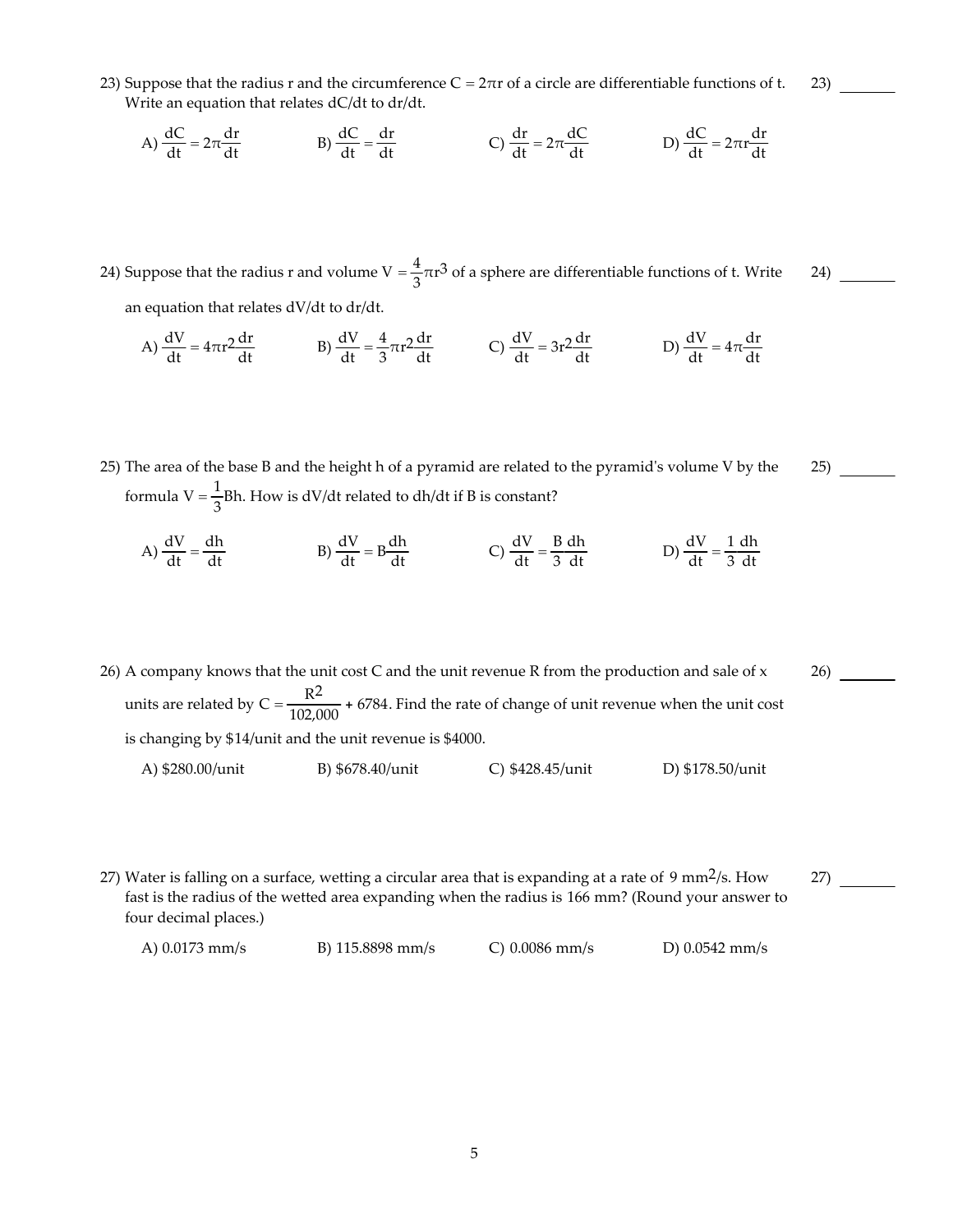### **Solve the problem. Round your answer, if appropriate.**

28) Water is discharged from a pipeline at a velocity v (in ft/sec) given by  $v = 1064p^{(1/2)}$ , where p is the pressure (in psi). If the water pressure is changing at a rate of 0.266 psi/sec, find the acceleration (dv/dt) of the water when  $p = 32.0$  psi. 28)

29)

| A) $25.0 \text{ ft/sec}^2$ | B) 94.0 $\frac{\text{ft}}{\text{sec}^2}$ | C) 30.1 $\text{ft/sec}^2$ | D) 801 ft/sec <sup>2</sup> |
|----------------------------|------------------------------------------|---------------------------|----------------------------|
|                            |                                          |                           |                            |

29) As the zoom lens in a camera moves in and out, the size of the rectangular image changes. Assume that the current image is  $7 \text{ cm} \times 5 \text{ cm}$ . Find the rate at which the area of the image is changing (dA/df) if the length of the image is changing at 0.8 cm/s and the width of the image is changing at 0.3 cm/s.

A) 14.2  $\text{cm}^2/\text{sec}$  B) 6.1  $\text{cm}^2/\text{sec}$  C) 12.2  $\text{cm}^2/\text{sec}$  D) 7.1  $\text{cm}^2/\text{sec}$ 

30) A man 6 ft tall walks at a rate of 2 ft/sec away from a lamppost that is 24 ft high. At what rate is the length of his shadow changing when he is 55 ft away from the lamppost? (Do not round your answer) 30)

- A)  $\frac{1}{5}$  ft/sec B)  $\frac{2}{5}$  ft/sec C)  $\frac{55}{3}$  ft/sec D)  $\frac{2}{3}$  ft/sec
- 31) The radius of a right circular cylinder is increasing at the rate of 5 in./sec, while the height is decreasing at the rate of 3 in./sec. At what rate is the volume of the cylinder changing when the radius is 14 in. and the height is 11 in.?  $31)$  —

A)  $-68$  in.<sup>3</sup>/sec B)  $952\pi$  in.<sup>3</sup>/sec C) 182 in.<sup>3</sup>/sec D)  $182\pi$  in.<sup>3</sup>/sec

#### **Find** the **linearization**  $L(x)$  of  $f(x)$  at  $x = a$ .

| 32) $f(x) = 3x^2 - 2x - 5$ , $a = -2$ |                       |                      |                      |  |
|---------------------------------------|-----------------------|----------------------|----------------------|--|
| A) $L(x) = -10x - 17$                 | B) $L(x) = -14x - 17$ | C) $L(x) = -10x + 7$ | D) $L(x) = -14x + 7$ |  |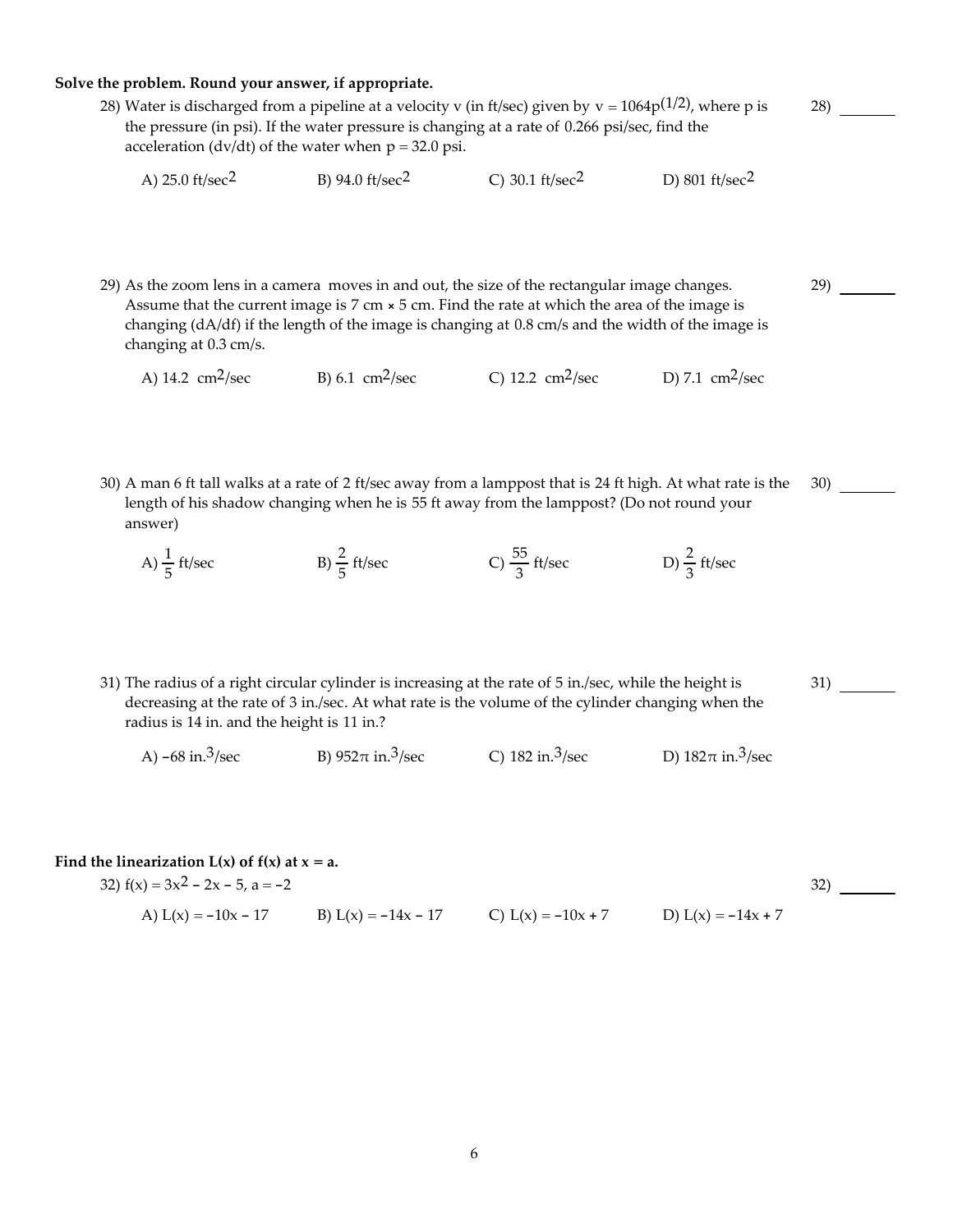33) 
$$
f(x) = \sqrt[3]{x}
$$
,  $a = 8$   
\nA)  $L(x) = \frac{1}{4}x + 4$   
\nB)  $L(x) = \frac{1}{4}x + \frac{2}{3}$   
\nC)  $L(x) = \frac{1}{12}x + \frac{4}{3}$   
\nD)  $L(x) = \frac{1}{12}x + \frac{2}{3}$ 

## **Write a differential formula that estimates the given change in volume or surface area.**

34) The change in the surface area  $S = 4\pi r^2$  of a sphere when the radius changes from  $r_0$  to  $r_0 + dx$ 

34)

A)  $dS = 4\pi r_0^2 dr$ B) dS =  $2\pi r_0$  dr C) dS =  $8\pi r_0$  dr D) dS =  $4\pi r_0$  dr